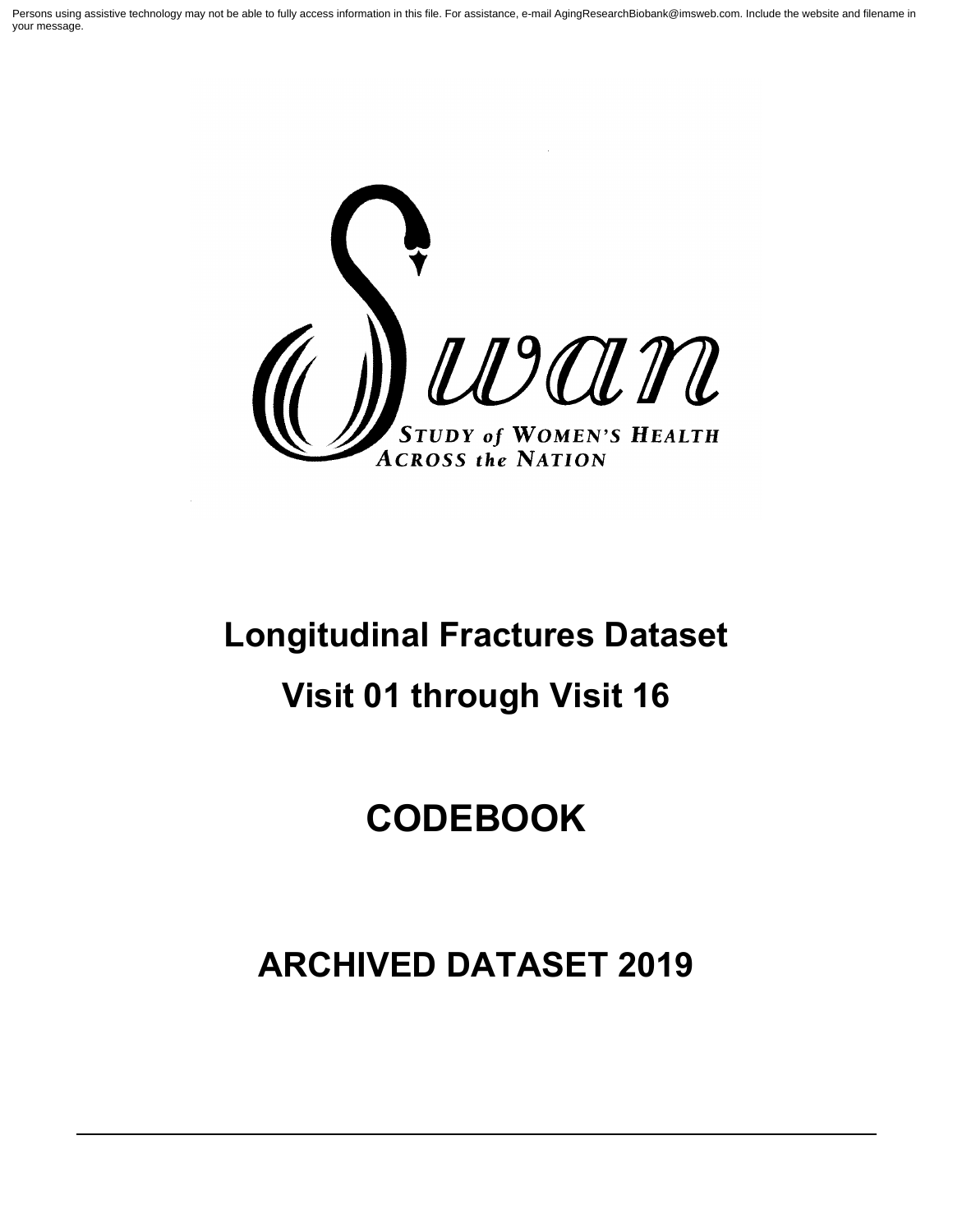## **PAGE INTENTIONALLY BLANK**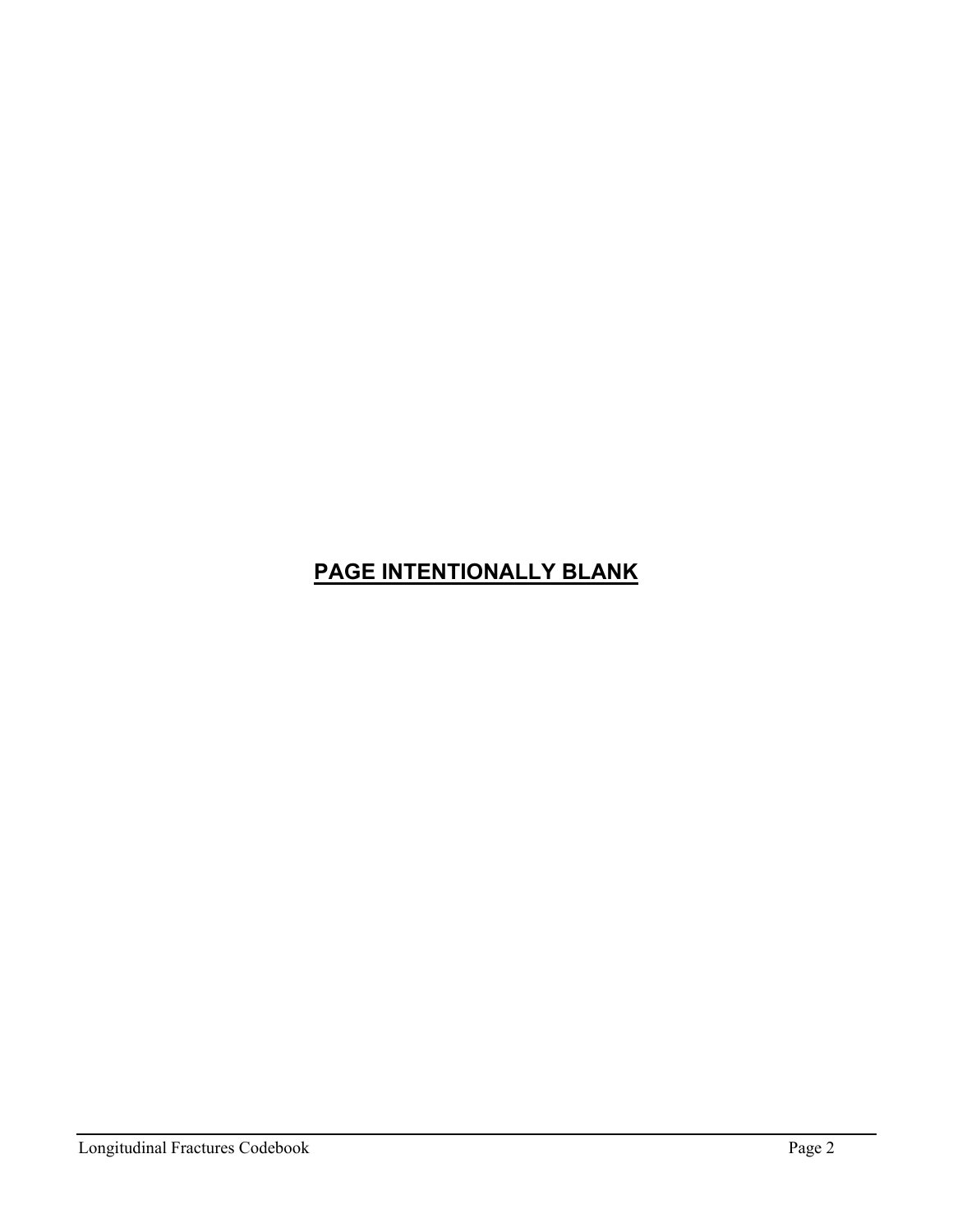## **TABLE OF CONTENTS**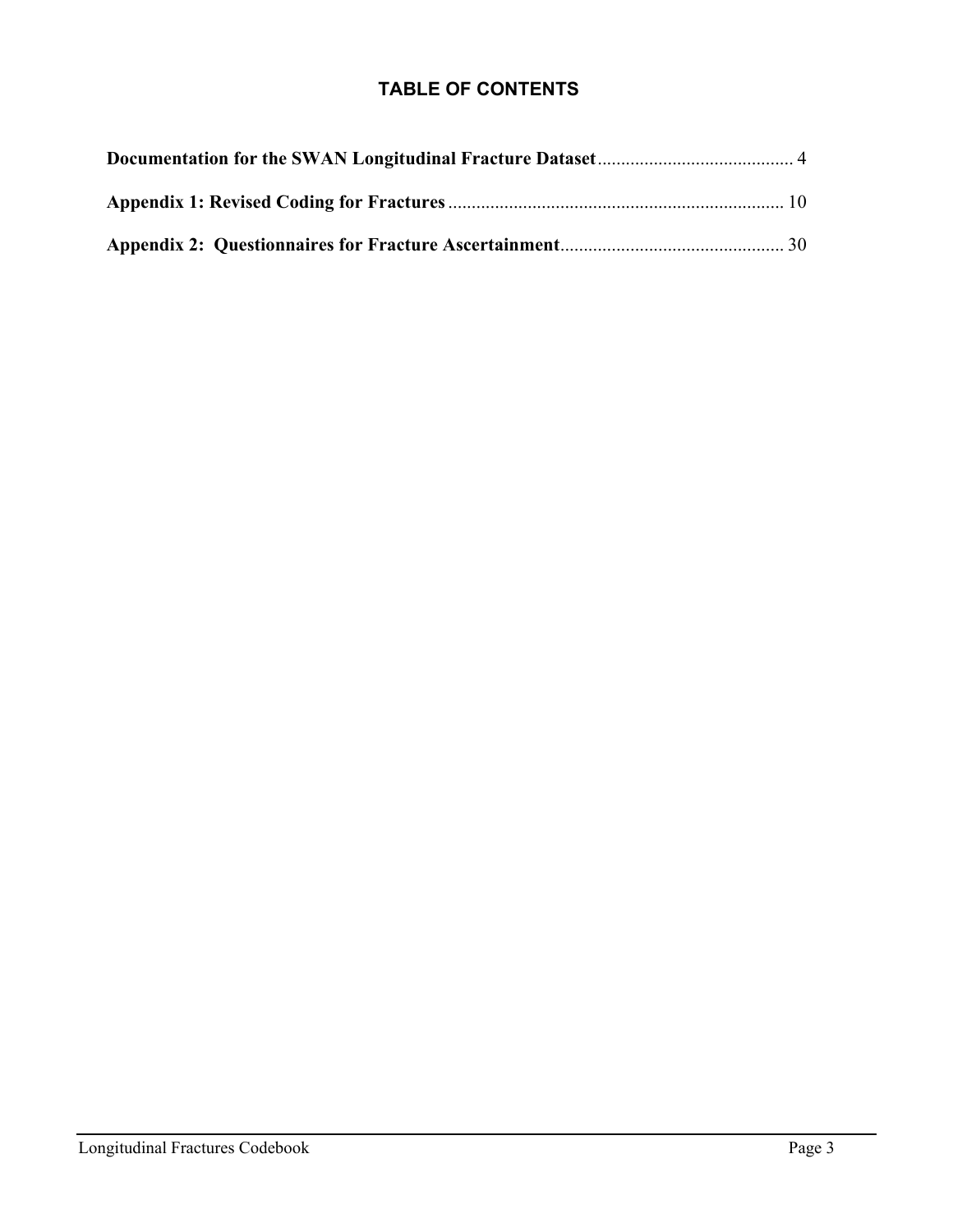## **DESCRIPTION OF THE PUBLIC-USE SWAN LONGITUDINAL FRACTURE DATASET**

This codebook documents all the bone fractures reported from Visit 01 through Visit 16 for women from the seven clinical sites participating in the SWAN longitudinal study. The sites include Boston, MA, Pittsburgh, PA, Oakland and Los Angeles, CA, Detroit, MI, Newark, NJ, and Chicago, IL.

#### *1. Who is included in the public use dataset:*

There are 1107 fractures (729 women) in the dataset. Most women have only one fracture from visit 01 to visit 16, while some women have multiple fractures. Multiple fractures may have occurred at different times and reported at different visits, or may have occurred at the same time and reported a single visit, or may have occurred at different times and reported at a single visit. The number of women and the number of fractures are as shown in the table below.

| Number of<br>fractures | <b>Number of Women</b> | <b>Cumulative Number</b> |
|------------------------|------------------------|--------------------------|
|                        | 485                    | 485                      |
| າ                      | 163                    | 648                      |
| 3                      | 45                     | 693                      |
|                        | 23                     | 716                      |
| 5                      |                        | 725                      |
|                        |                        | 729                      |

 *Note: Fractures that occurred prior to SWAN are not included in this longitudinal dataset (We asked about fractures that occurred prior to SWAN in self-administered questionnaire Part A (SAA) form at SWAN baseline (Question D5).*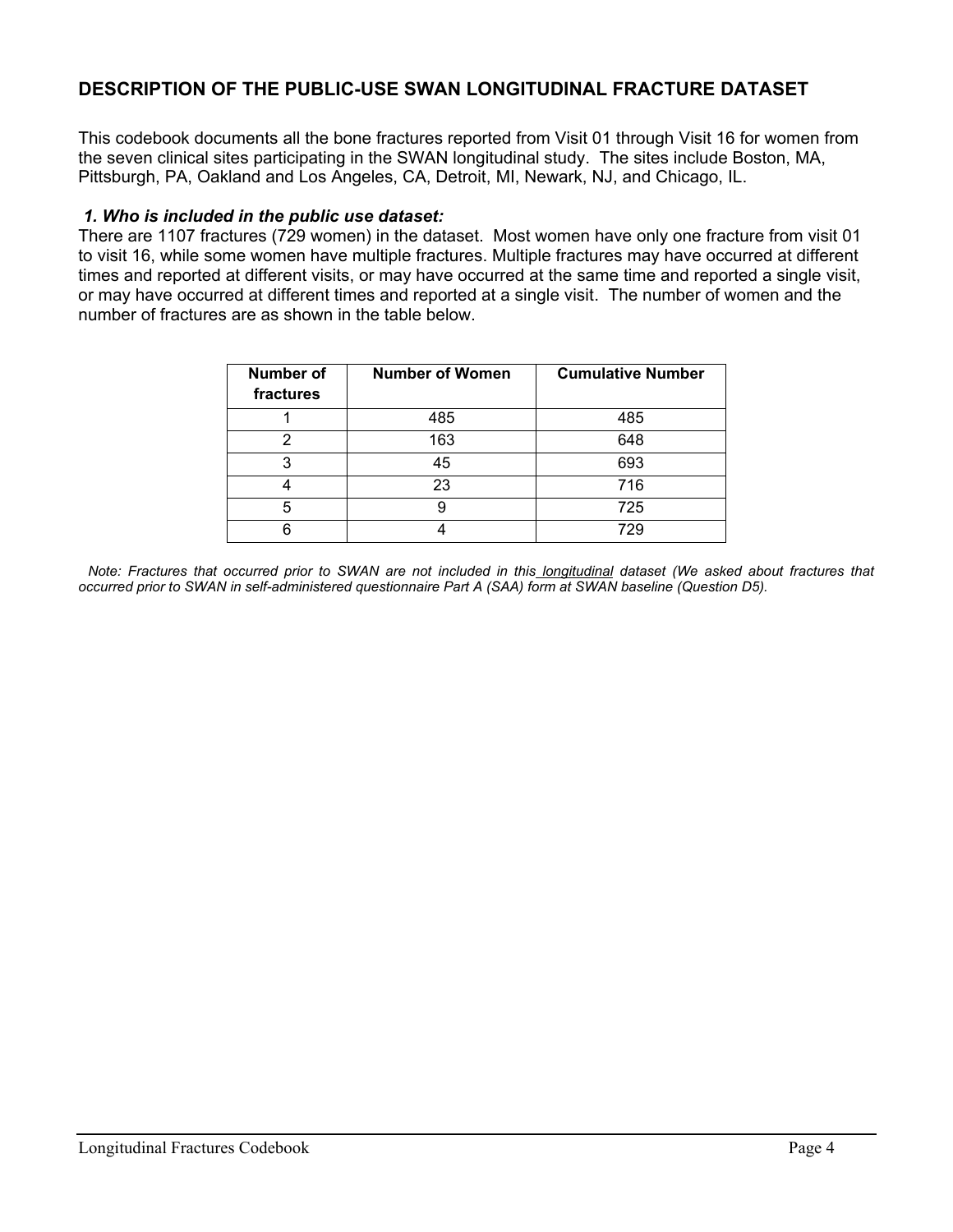### *The list and the description of variables in the dataset:*

| <b>Variable</b>     | Label                                                                                                                                                                                                                                     | <b>Format/Codes</b>                                                                                                                                                                                                                                                                                                          |
|---------------------|-------------------------------------------------------------------------------------------------------------------------------------------------------------------------------------------------------------------------------------------|------------------------------------------------------------------------------------------------------------------------------------------------------------------------------------------------------------------------------------------------------------------------------------------------------------------------------|
| <b>ARCHID</b>       | Study ID Number                                                                                                                                                                                                                           | 6 digit character                                                                                                                                                                                                                                                                                                            |
| <b>REPORT VISIT</b> | Visit the fracture was reported                                                                                                                                                                                                           | 2 digit character                                                                                                                                                                                                                                                                                                            |
| <b>FXDAY</b>        | Day of fracture:<br>The exact month and year was self-reported (and<br>medical record adjudicated) at bone sites) starting<br>at V07.<br>Fracture dates were not collected from v01 to v06,<br>therefore these fracture days were imputed | Numeric                                                                                                                                                                                                                                                                                                                      |
| <b>BREVENT</b>      | Break event#                                                                                                                                                                                                                              | <b>Numeric</b>                                                                                                                                                                                                                                                                                                               |
| <b>TRAUMATIC</b>    | <b>Traumatic Break</b>                                                                                                                                                                                                                    | $1 = no$<br>$2 = yes$                                                                                                                                                                                                                                                                                                        |
| FX SITE             | <b>Break Bone Site</b>                                                                                                                                                                                                                    | $1 = wrist$<br>$2 = hip$<br>$3 =$ spine<br>$4 = \text{sacrum/pelvis}$<br>$5 =$ ribs<br>$6 = arm$ -above wrist<br>$7 = leg not patella$<br>$8 =$ shoulder<br>$9 =$ ankle<br>$10 =$ patella<br>$11 =$ hand<br>$12 = foot$<br>$13 =$ other (coccyx ["tail<br>bone"] or sternum)<br>$14 =$ digits [fingers or<br>toes] or facial |
| NBONE_SAME          | Number of broken bones at the same anatomical<br>region                                                                                                                                                                                   | <b>Numeric</b>                                                                                                                                                                                                                                                                                                               |
| MFX MR FLG          | More fractures on medical record flag                                                                                                                                                                                                     | $1 = yes$                                                                                                                                                                                                                                                                                                                    |
| IMP FXD FLG         | Imputed day of fractures flag                                                                                                                                                                                                             | $1 = yes$                                                                                                                                                                                                                                                                                                                    |
| <b>MEDREC</b>       | If medical record available                                                                                                                                                                                                               | $0 = no$<br>$1 = yes$                                                                                                                                                                                                                                                                                                        |

**REPORT VISIT:** The SWAN visit at which the fracture was reported; thus, the fracture has already occurred (since the prior visit).

**TRAUMATIC**: TRAUMATIC is a Yes/No variable that describes the mechanism of the fracture (traumatic or not). If a participant answered "Yes" to any of the trauma categories listed in Appendix 2, TRAUMATIC was set to "Yes". (Trauma was defined as: a fall from a height where your feet were greater than six inches above the ground [for example, falling down stairs]; in a motor vehicle accident; while moving fast [ for example, running, bicycling, skating, or while playing sports], or because something heavy fell on you or struck you).

**FX\_SITE:** The fracture sites are coded into 14 categories. (See Appendix 1 for detailed explanation.) The numeric code corresponding to each break sites is shown in the variable list above. The highest level of available information was used for coding. Specifically, the fracture site was based on medical records if available, otherwise self-report was used.

**NBONE\_SAME:** To indicate number of broken bones in the same anatomical region.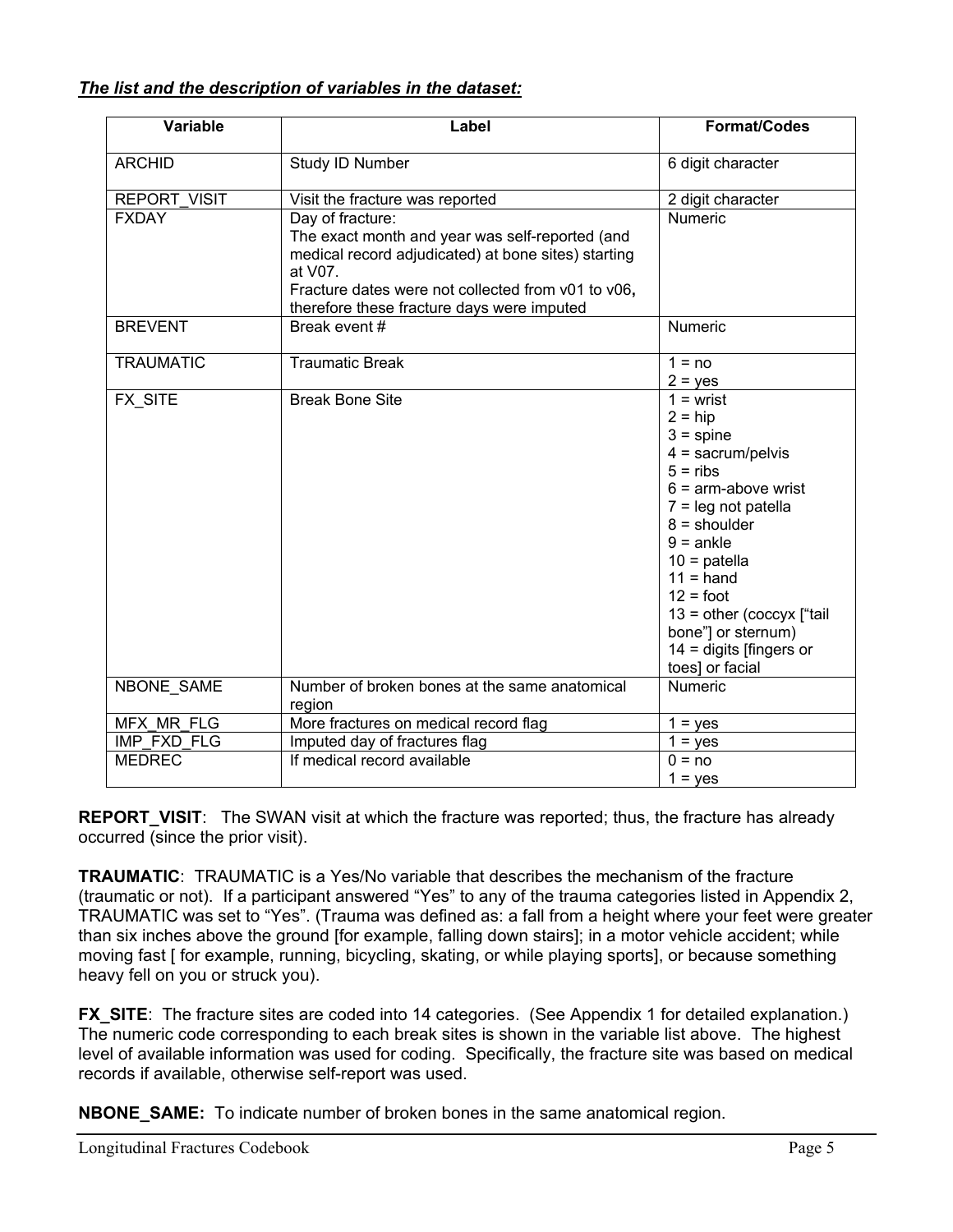**MFX\_MR\_FLG**: To flag the extra fractures found on medical record. Example: Participant reported leg fracture, MR reported leg and foot. Therefore, flag recorded for foot (or second) fracture.

**FXDAY:** Is the day of the fracture date since the initial baseline interview, which is day 0. From Visit 01 through Visit 06, questionnaires whether respondent had fracture since last visit; they did not ask for date for fracture. At and after visit 07, questionnaires inquired about date of fracture. For Visit 01 through Visit 06, the midpoint of visit date between LAST and CURRENT study visit is used.For visit 07 and beyond, if we obtained a medical record, we ascertained the break month and break year from that record. If we did not obtain a medical record, we used the self-reported date from the Break Event Form (BEVT) as the fracture date. We set the day of the break to the  $15<sup>th</sup>$  the month in each case.

**IMP\_FXD\_FLG:** To flag if the day of fracture is imputed.

**MEDREC**: To indicate if the medical record is available for the fracture.

## *Additional Information:*

The self-reported fractures were text fields from visit 01 to visit 06. These were manually coded to the categories listed above (and detailed in Appendix 1). For visit 07 and later, some of the items from the "other" category were manually coded into shoulder, ankle, patella, hand, foot, and the fingers/toes/facial categories. Also recoded were some of the BRARM category into shoulder, hand and fingers/toes/facial, and some of the BRLEG into ankle, patella, foot and fingers/toes/facial according to the break arm (BRARMSP) and break leg (BRLEGSP) text fields.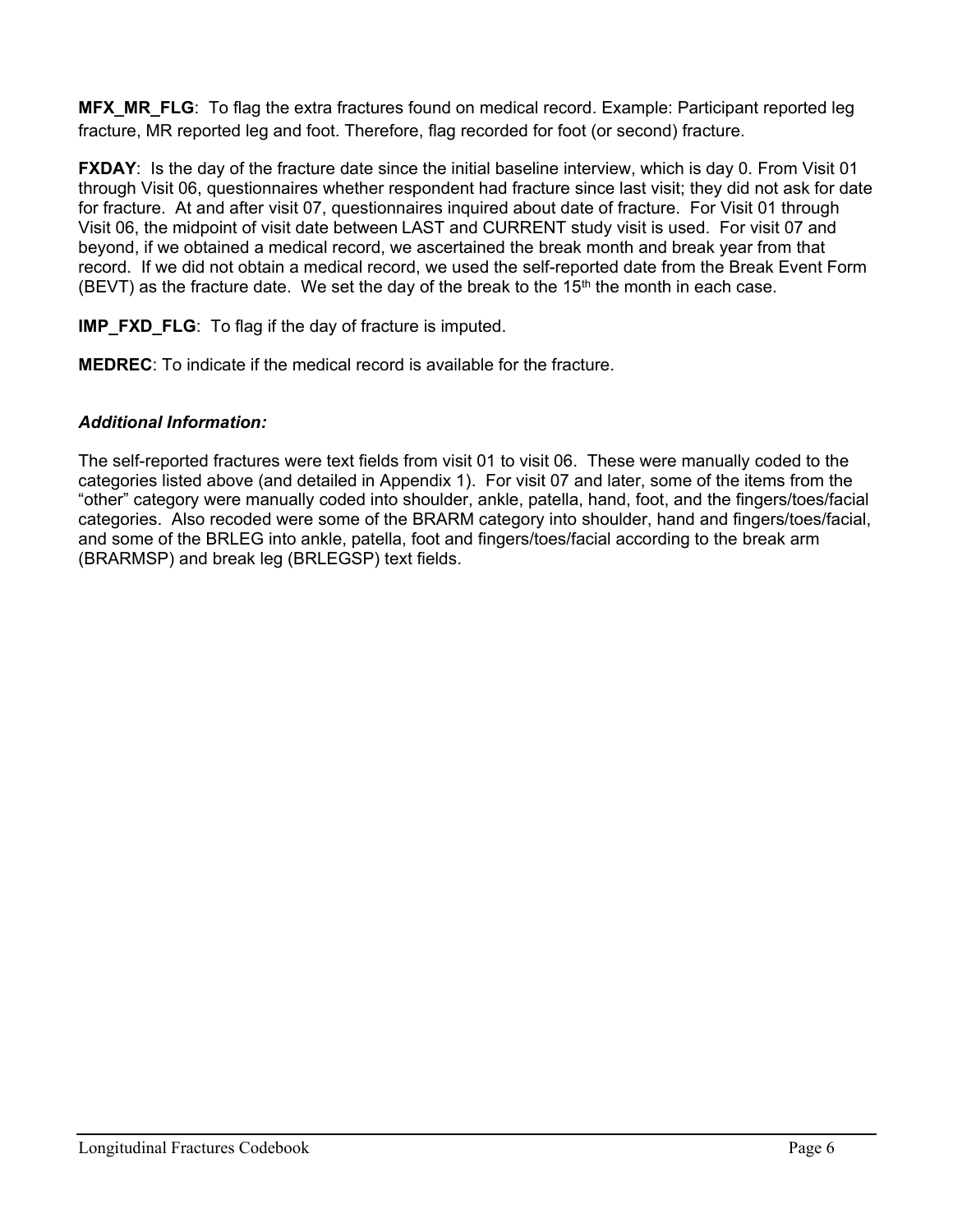## **APPENDIX 1: REVISED CODING FOR FRACTURES (Coding Categories by Bone Committee)**

#### a. **COCCYX**

- i. Separate from remainder of pelvic fractures-- the functional impact of a pelvic ring fracture is much greater than a coccyx fracture. Often referred to as TAIL BONE in self report
- ii. Code in **#OTHER, (COCCYX ['TAILBONE'] OR STERNUM,**
- b. **SHOULDER –** Shoulder bones include clavicle and scapula.
	- i. Shoulder category will include self-report of shoulder, clavicle, and scapula and confirmed fractures of clavicle and scapula.
	- ii. Code as **#SHOULDER**

#### c. **PATELLA**

- i. Include all self-reported KNEE and confirmed patella.
- ii. code as **#PATELLA**
- d. **FOOT –** bones of the foot exclusive of toes (digits)
	- i. Include all self-reported foot and confirmed foot
		- ii. Code as **#FOOT**
- e. **HAND –** bones of the hand exclusive of fingers (digits)
	- i. Include all self-reported hand and confirmed hand
	- ii. Code as **#HAND**

#### f. **ANKLE -**

- i. Include self-report and confirmed ankle fractures.
- ii. Code as **#ANKLE**

#### **g. STERNUM –**

i. Coded as **#OTHER (COCCYX ['TAIL BONE'] OR STERNUM)**

#### **h. TOES, FINGERS, FACE**

**i.** Code as **#DIGITS [FINGERS OR TOES] OR FACIAL**

#### **i. SACRUM/PELVIS**

- **i. Includes sacrum and all pelvic bones except coccyx**
- **j. WRIST**
- **k. HIP**
- **l. SPINE**
- **m. RIBS**
- **n. ARM-ABOVE WRIST**
- **o. LEG NOT PATELLA**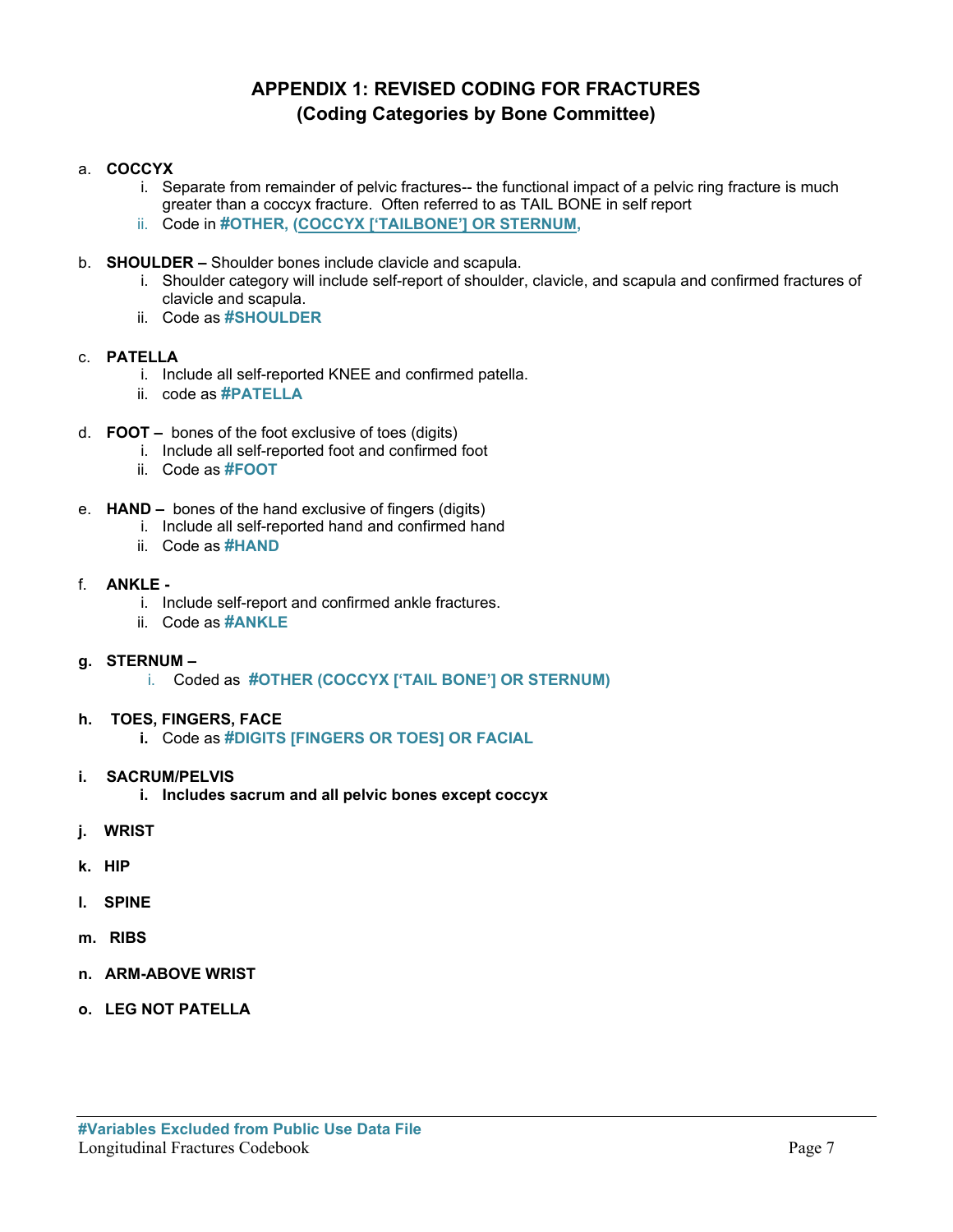## **APPENDIX 2: QUESTIONNAIRES FOR FRACTURE ASCERTAINMENT**

## **Visit 01 - Visit 06: Self-report obtained in follow-up Interview Questionnaire**

B29. **Since your last study visit**, how many times did you break or fracture a bone? [IF MORE THAN ONE BONE WAS BROKEN DURING THE SAME EVENT COUNT AS ONE TIME.]

|    | $#$ of times broken bones                                                                                                                                                                                                  | (IF NONE, GO TO B30) |    |                                                                                                                                                                                                               | <b>#BROKEBON</b>                                                                                                                                                                 |  |
|----|----------------------------------------------------------------------------------------------------------------------------------------------------------------------------------------------------------------------------|----------------------|----|---------------------------------------------------------------------------------------------------------------------------------------------------------------------------------------------------------------|----------------------------------------------------------------------------------------------------------------------------------------------------------------------------------|--|
| a. | Which bones did you break or fracture?<br>LIST BELOW. [IF BONE WAS BROKEN<br>MORE THAN ONCE, RECORD EACH BREAK<br>AND SPECIFY WHEN "REBROKEN".<br>BE SPECIFIC IN IDENTIFYING WHICH BONE<br>WAS BROKEN (I.E. RIGHT TIBIA).] |                      | b. | How did it happen? Was it for any of the<br><b>CARD "B" AND READ RESPONSE</b><br>CATEGORIES.]<br>greater than six inches,<br>in a motor vehicle accident,<br>skating,<br>while playing sports,<br>struck you. | following reasons? [HAND RESPONDENT<br>after a fall from a height above the ground<br>while moving fast, like running, bicycling or<br>or because something heavy fell on you or |  |
|    |                                                                                                                                                                                                                            |                      |    | <b>NO</b>                                                                                                                                                                                                     | <b>YES</b>                                                                                                                                                                       |  |
|    |                                                                                                                                                                                                                            |                      |    |                                                                                                                                                                                                               | 2                                                                                                                                                                                |  |

| 1<br>. .       |                 |
|----------------|-----------------|
| <b>#BONES1</b> | <b>#HAPPEN1</b> |
| 2.             |                 |
| <b>#BONES2</b> | <b>#HAPPEN2</b> |
| 3.             |                 |
| <b>#BONES3</b> | <b>#HAPPEN3</b> |

2

2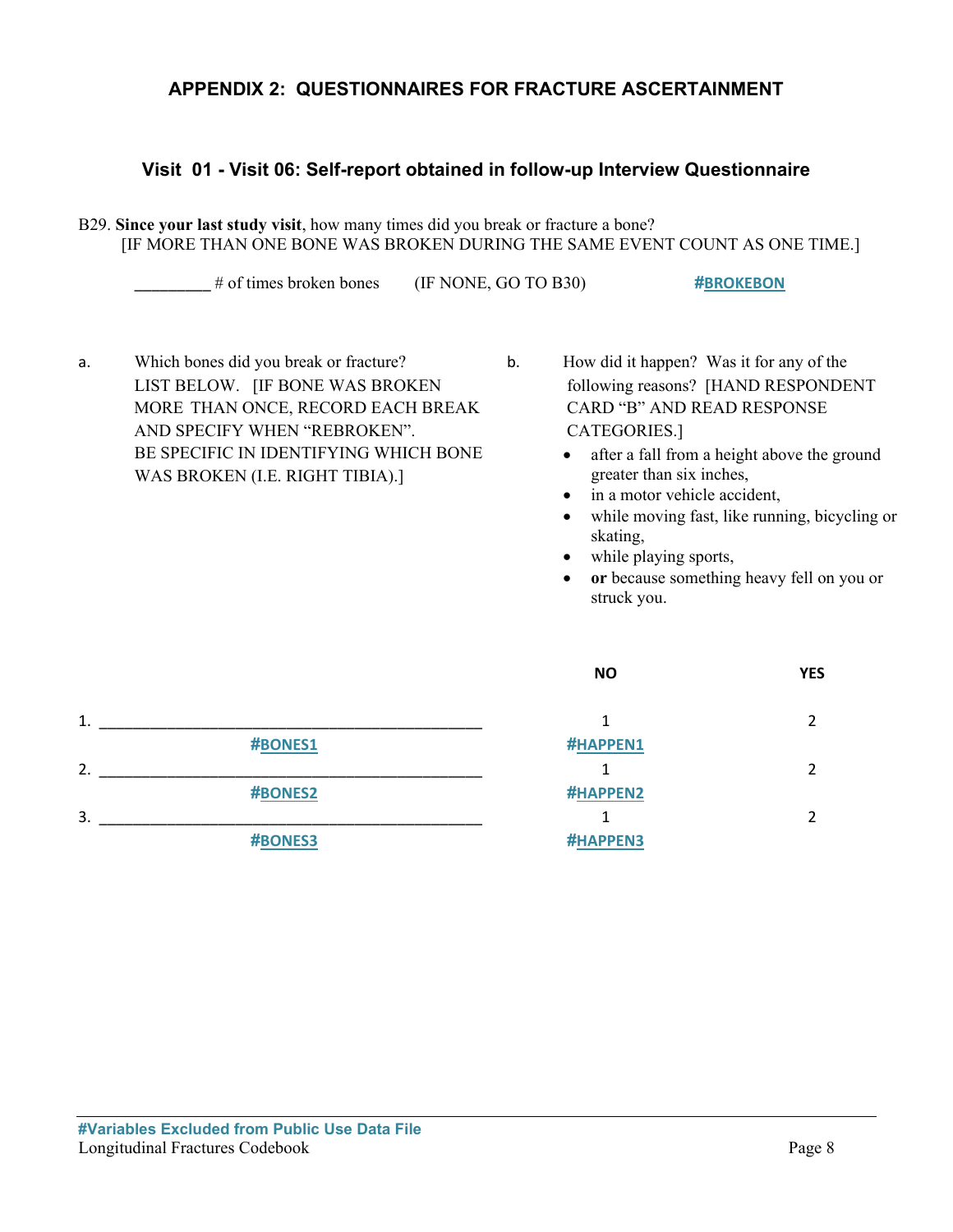## **V07 and later interviewer-administered survey BREAK EVENT FORM (BVET)**

|                  |                                                                                                                                                                                                                                                            | DREAR EVENT FURM (DVET) |              |                |              |                                           |                |                                  |                     |
|------------------|------------------------------------------------------------------------------------------------------------------------------------------------------------------------------------------------------------------------------------------------------------|-------------------------|--------------|----------------|--------------|-------------------------------------------|----------------|----------------------------------|---------------------|
| B <sub>2</sub> . | When did this event occur?                                                                                                                                                                                                                                 | <b>#BRKMON</b>          |              |                |              |                                           |                | <b>#BRKYEAR</b>                  |                     |
|                  |                                                                                                                                                                                                                                                            |                         | M            | M              | Y            | Y<br>Y                                    | Y              |                                  |                     |
|                  | a. How did the breaks or fractures happen in this particular event? Was it for any of the following reasons?<br>[HAND RESPONDENT CARD "X" AND READ RESPONSE CATEGORIES.]                                                                                   |                         |              |                |              |                                           |                |                                  |                     |
|                  | • after a fall from a height where your feet were greater than six inches above the ground (for example, falling<br>down stairs),<br>• in a motor vehicle accident,<br>• while moving fast, like running, bicycling or skating,<br>• while playing sports, |                         |              |                |              |                                           |                |                                  |                     |
|                  | • or because something heavy fell on you or struck you?                                                                                                                                                                                                    |                         |              |                |              | <b>#HOWBRK</b>                            |                |                                  |                     |
|                  |                                                                                                                                                                                                                                                            |                         |              |                |              |                                           |                |                                  |                     |
|                  | b. Which bone(s) did you break?                                                                                                                                                                                                                            |                         |              |                |              | c. IF YES, On which<br>side of your body? |                | ever broken this<br>bone before? | d. IF YES, Have you |
|                  |                                                                                                                                                                                                                                                            |                         | <b>NO</b>    | <b>YES</b>     | <b>RIGHT</b> | <b>LEFT</b>                               | <b>BOTH</b>    | <b>NO</b>                        | <b>YES</b>          |
|                  | 1. WRIST<br><b>#BRWRIST</b>                                                                                                                                                                                                                                |                         | 1            | 2              | $\mathbf{1}$ | 2                                         | 3              | 1                                | 2                   |
|                  |                                                                                                                                                                                                                                                            |                         |              |                |              | <b>#SIDEWRT</b>                           |                | <b>#B4WRIST</b>                  |                     |
|                  | 2. HIP<br><b>#BRHIP</b>                                                                                                                                                                                                                                    |                         | 1            | 2              | 1            | $\overline{2}$                            | 3              | 1                                | $\overline{2}$      |
|                  |                                                                                                                                                                                                                                                            |                         |              |                |              | <b>#SIDEHIP</b>                           |                | #B4HIP                           |                     |
|                  | 3. SPINE<br><b>#BRSPINE</b>                                                                                                                                                                                                                                |                         | 1            | $\overline{2}$ |              |                                           |                | 1                                | $\overline{2}$      |
|                  |                                                                                                                                                                                                                                                            |                         |              |                |              |                                           |                | <b>#B4SPINE</b>                  |                     |
|                  | 4. PELVIS <b>#BRPELVS</b>                                                                                                                                                                                                                                  |                         | $\mathbf{1}$ | $\overline{2}$ | 1            | 2                                         | 3              | 1                                | 2                   |
|                  |                                                                                                                                                                                                                                                            |                         |              |                |              | <b>#SIDEPEL</b>                           |                | <b>#B4PELVS</b>                  |                     |
|                  | 5. RIBS<br><b>#BRRIBS</b>                                                                                                                                                                                                                                  |                         | 1            | 2              | 1            | 2                                         | $\overline{3}$ | 1                                | 2                   |
|                  |                                                                                                                                                                                                                                                            |                         |              |                |              | <b>#SIDERIB</b>                           |                | # <sub>B4RIBS</sub>              |                     |
|                  | 6. REMAINDER OF ARM (OTHER THAN WRIST),                                                                                                                                                                                                                    |                         | 1            | 2              | 1            | $\overline{2}$                            | 3              | 1                                | $\overline{2}$      |
|                  | <b>#BRARM</b>                                                                                                                                                                                                                                              |                         |              |                |              | <b>#SIDEARM</b>                           |                | #B4ARM                           |                     |
|                  | SPECIFY #BRARMSP                                                                                                                                                                                                                                           |                         |              |                |              |                                           |                |                                  |                     |
|                  | 7. REMAINDER OF LEG (OTHER THAN HIP),                                                                                                                                                                                                                      |                         | 1            | $\overline{2}$ | 1            | 2                                         | $\overline{3}$ | 1                                | 2                   |
|                  | <b>#BRLEG</b>                                                                                                                                                                                                                                              |                         |              |                |              | <b>#SIDELEG</b>                           |                | #B4LEG                           |                     |
|                  | SPECIFY <b>#BRLEGSP</b><br>8. OTHER, SPECIFY #BRKOTH, #BRKOTHS                                                                                                                                                                                             |                         | 1            | 2              | 1            | 2                                         | 3              | 1<br>#B <sub>4</sub> OTHR        | $\overline{2}$      |
|                  |                                                                                                                                                                                                                                                            |                         |              |                |              | <b>#SIDEOTR</b>                           |                |                                  |                     |

IF MORE THAN ONE EVENT, COMPLETE ANOTHER BREAK/FRACTURE EVENT FORM.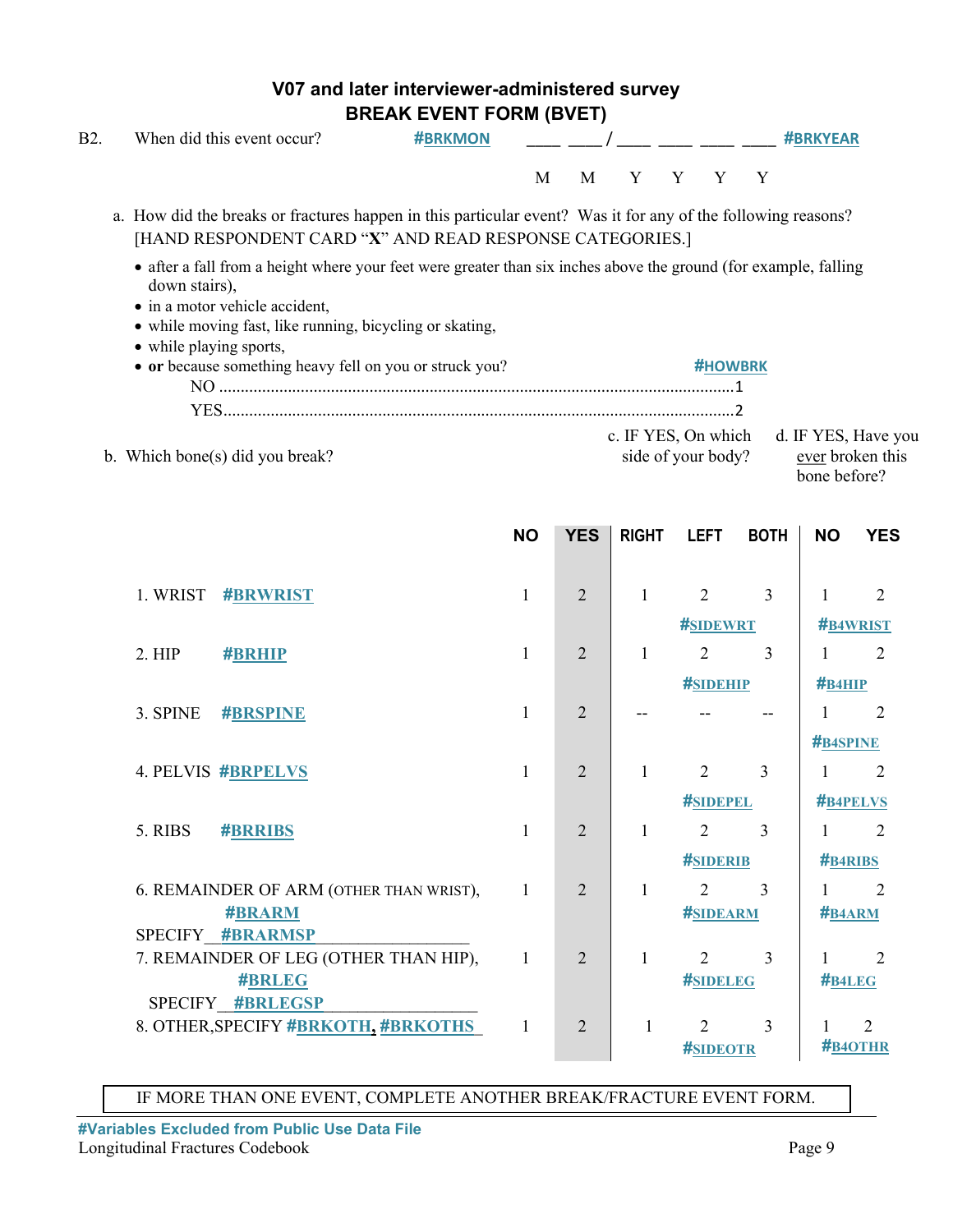## **V07 and later: MEDICAL RECORD ADJUDICATION FORM BREAK FRACTURE ABSTRACTION FORM**

#### BREAK FRACTURE ABSTRACTION FORM – Section C

*Study of Women's Health Across the Nation*

**SECTION A. GENERAL INFORMATION**

AFFIX ID LABEL HERE

| A1.              | <b>RESPONDENT ID:</b>                            |                                                                         | <b>ARCHID</b> <sup>~</sup>                                                          |
|------------------|--------------------------------------------------|-------------------------------------------------------------------------|-------------------------------------------------------------------------------------|
| A2.              | SWAN STUDY VISIT #                               |                                                                         | #VISIT                                                                              |
| A3.              | <b>FORM VERSION:</b>                             | 11/01/2004                                                              | #FORM V                                                                             |
| A7.              | <b>WHICH EVENT?</b>                              |                                                                         | <b>#BREVENT</b>                                                                     |
|                  |                                                  | <b>SECTION C: REPORTED FRACTURE</b>                                     |                                                                                     |
| $C1$ .           | WHICH FRACTURE IS THIS? ___________ OF _________ |                                                                         | <b>#FRACA1 #FRACB1</b>                                                              |
| C <sub>2</sub> . |                                                  | <b>COMPLETE A SEPARATE SECTION C (BFABC) FOR EACH FRACTURE REPORTED</b> | CIRCLE ONE NUMBER, THAT CORRESPONDS TO ONE FRACTURE REPORTED ON THIS PAGE #FRACREP1 |
|                  |                                                  |                                                                         |                                                                                     |
|                  |                                                  |                                                                         |                                                                                     |
|                  |                                                  |                                                                         |                                                                                     |
|                  |                                                  |                                                                         |                                                                                     |
|                  |                                                  |                                                                         |                                                                                     |
|                  |                                                  |                                                                         |                                                                                     |
|                  |                                                  |                                                                         |                                                                                     |
|                  |                                                  | SPECIFY LOCATION: <b>CONSUMING A SPECIFY</b> LOCATION:                  |                                                                                     |
|                  |                                                  |                                                                         |                                                                                     |
|                  | <b>SPECIFY LOCATION: #FRACOTH1</b>               |                                                                         |                                                                                     |

<sup>~</sup> A randomly generated ID will be provided that is different from the original ID